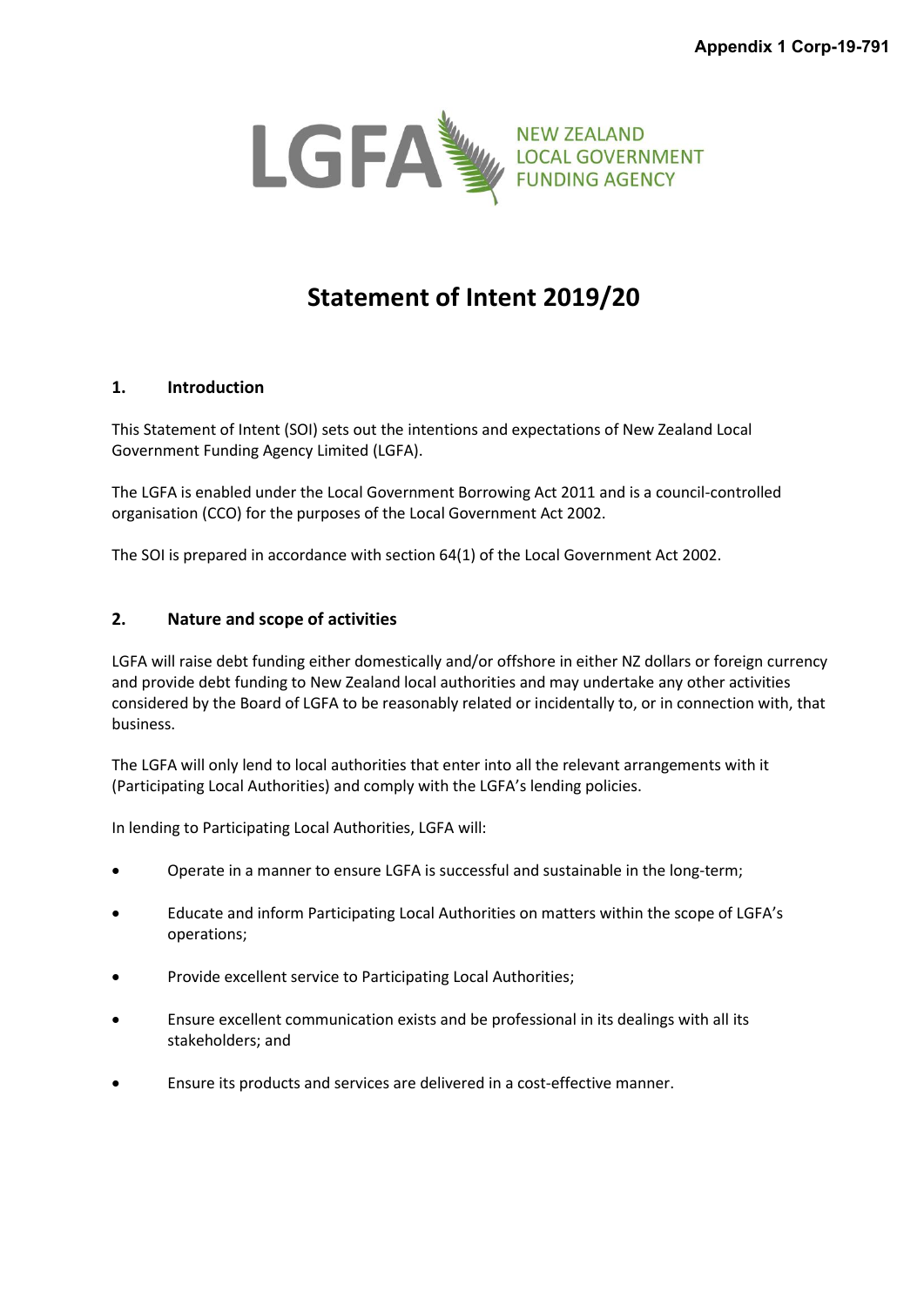# **3. Objectives**

## **Principal Objectives**

In accordance with the Local Government Act 2002, in carrying on its business, the principal objectives of LGFA will be to:

- Achieve the objectives and performance targets of the shareholders in LGFA (both commercial and non-commercial) as specified in this SOI;
- Be a good employer;
- Exhibit a sense of social and environmental responsibility by having regard to the interests of the community in which it operates and by endeavouring to accommodate or encourage these when able to do so; and
- Conduct its affairs in accordance with sound business practice.

## **Primary Objectives**

LGFA will operate with the primary objective of optimising the debt funding terms and conditions for Participating Local Authorities. Among other things this includes:

- Providing savings in annual interest costs for all Participating Local Authorities on a relative basis to other sources of financing;
- Offering short and long-term borrowings with flexible lending terms;
- Enhancing the certainty of access to debt markets for Participating Local Authorities, subject always to operating in accordance with sound business practice; and
- Being the debt funder of choice for New Zealand local government.

LGFA will monitor the quality of the asset book so that it remains of a high standard by ensuring it understands each Participating Local Authority's financial position and the general issues confronting the Local Government sector. This includes

- LGFA will review each Participating Local Authority's financial position, its financial headroom under LGFA policies and endeavour to visit each Participating Local Authority on an annual basis;
- Implement the changes to the Foundation Policies that were approved at the November 2018 AGM to allow for lending to CCOs. Changes to operational policies and practices need to ensure that no additional risk is borne by lenders, guarantors or the Crown and
- LGFA will analyse finances at the Council group level where appropriate and report to the Shareholder Council and shareholders as to which Participating Local Authorities are measured on a group basis.

LGFA will take a proactive role to enhance the financial strength and depth of the local government debt market and work with key central government and local government stakeholders on sector and individual council issues.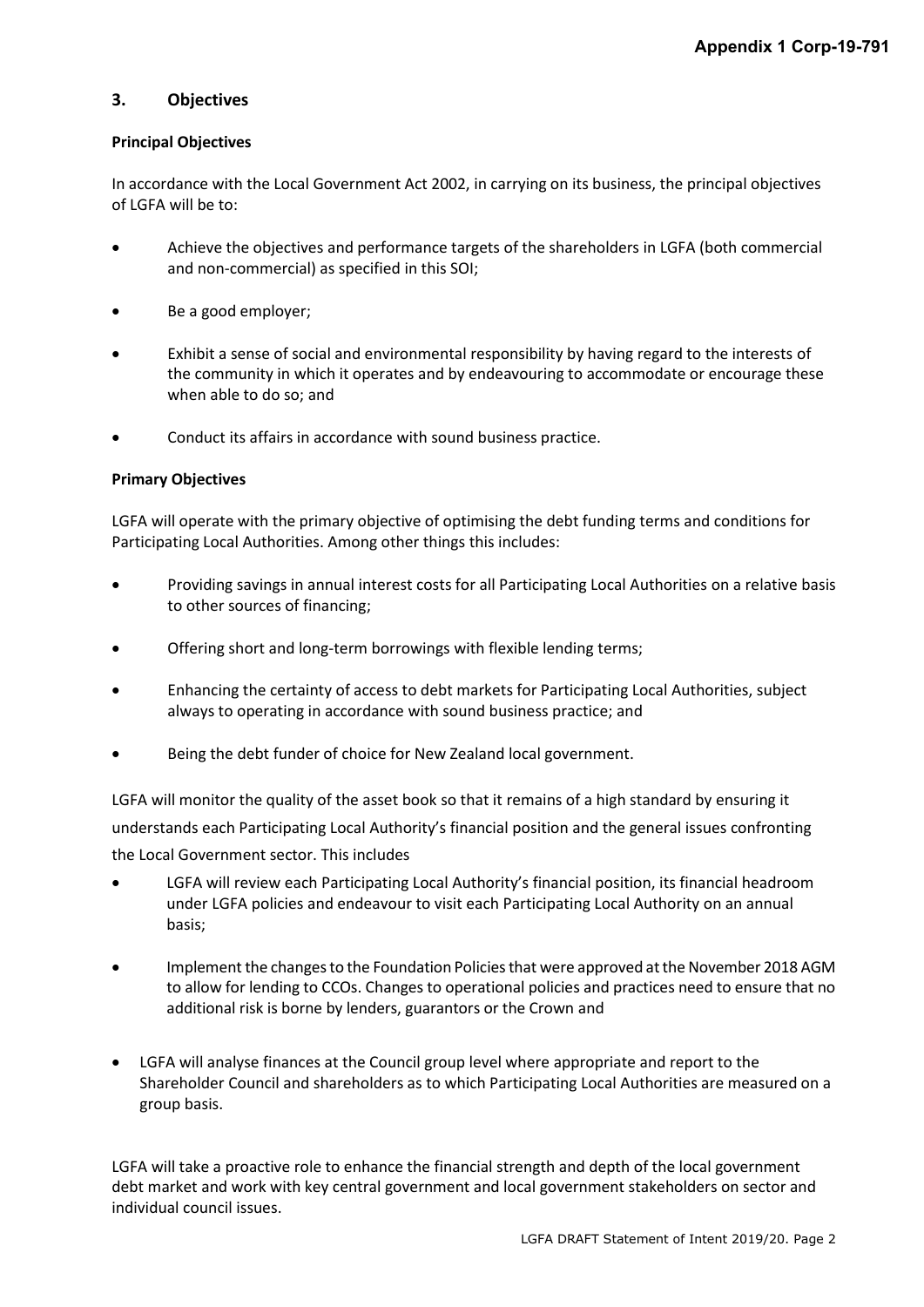## **Additional objectives**

LGFA has a number of additional objectives which complement the primary objectives. These objectives will be measurable and achievable and the performance of the company in achieving its objectives will be reported annually. These additional objectives are to:

- Operate with a view to making a profit sufficient to pay a dividend in accordance with its stated Dividend Policy;
- Provide at least 75% of aggregate long-term debt funding to the Local Government sector;
- Achieve the financial forecasts (excluding the impact of AIL) set out in section 4;
- Ensure its products and services are delivered at a cost that does not exceed the forecast for issuance and operating expenses set out in section 4;
- Take appropriate steps to ensure compliance with the Health and Safety at Work Act 2015;
- Maintain LGFA's credit rating equal to the New Zealand Government sovereign rating where both entities are rated by the same Rating Agency;
- Introduce CCO lending by December 2019 and report quarterly, the volume of lending to CCOs to both the Shareholder Council and shareholders and
- Comply with its Treasury Policy, as approved by the Board.

The measurement of the company performance regarding these additional objectives are set out as Performance Targets in Section 5 of this SOI.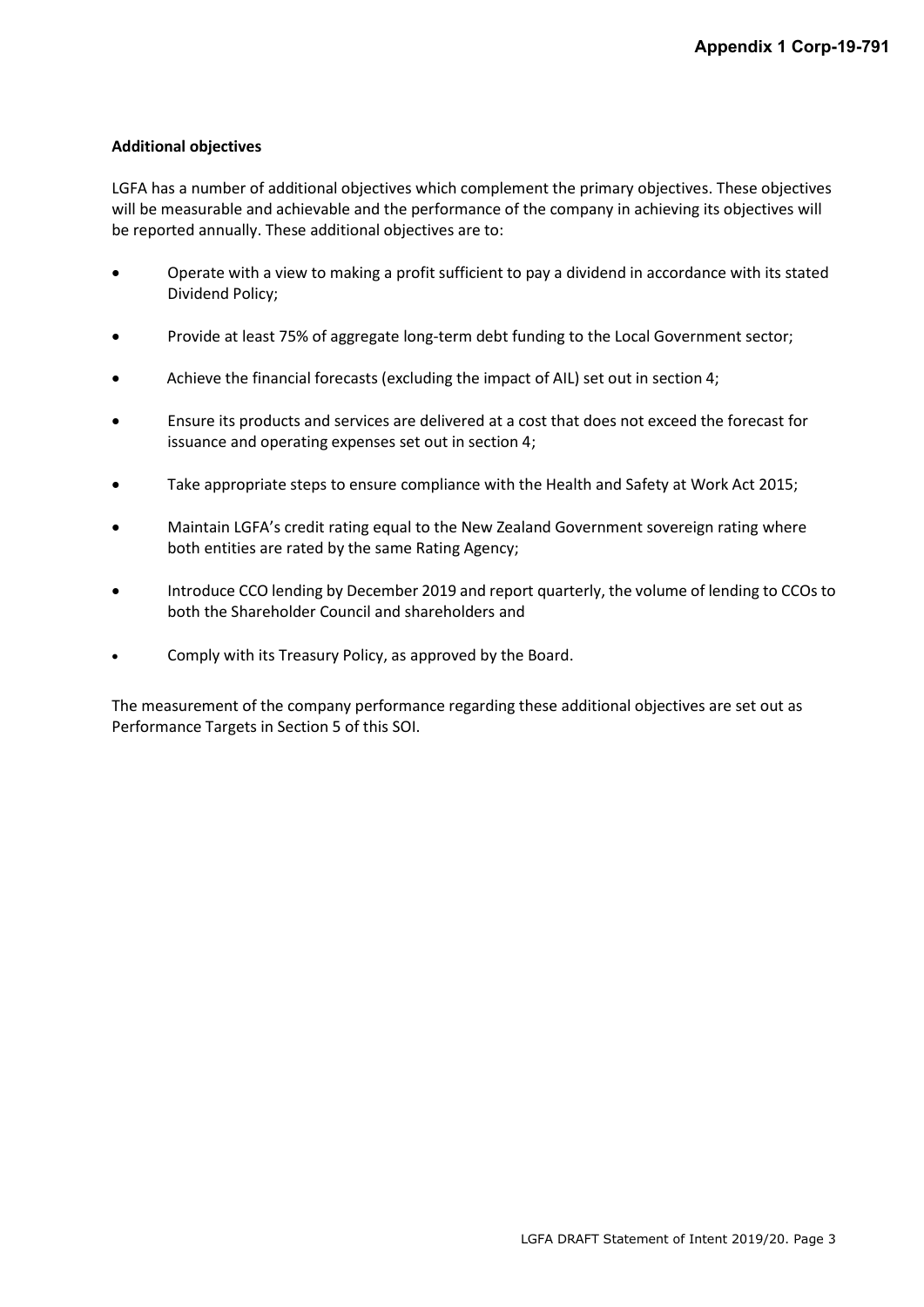# **4. Financial forecasts**

LGFA's financial forecasts for the three years to 30 June 2022 are:

| <b>FINANCIAL YEAR (\$M)</b>                                 | SOI           |               |               |
|-------------------------------------------------------------|---------------|---------------|---------------|
| <b>Comprehensive income</b>                                 | <b>Jun-20</b> | <b>Jun-21</b> | <b>Jun-22</b> |
| Interest income                                             | 272.1         | 293.2         | 294.0         |
| Interest expense                                            | 253.6         | 274.2         | 275.1         |
| <b>Net Interest income</b>                                  | 18.4          | 19.0          | 18.9          |
|                                                             |               |               |               |
| Issuance and on-lending costs                               | 2.3           | 2.4           | 2.4           |
| Approved Issuer Levy                                        | 1.5           | 1.6           | 1.6           |
| Operating expenses                                          | 3.7           | 3.9           | 4.0           |
| <b>Issuance and operating expenses</b>                      | 7.6           | 7.8           | 8.0           |
|                                                             |               |               |               |
| <b>P&amp;L</b>                                              | 10.9          | 11.2          | 10.9          |
|                                                             |               |               |               |
| Financial position (\$m)                                    | <b>Jun-20</b> | <b>Jun-21</b> | <b>Jun-22</b> |
| Capital                                                     | 25.0          | 25.0          | 25.0          |
| <b>Retained earnings</b>                                    | 60.5          | 70.2          | 79.6          |
| Total equity                                                | 85.5          | 95.2          | 104.6         |
| Shareholder funds + borrower notes /<br><b>Total assets</b> | 2.4%          | 2.5%          | 2.5%          |
| Dividend provision                                          | 1.5           | 1.5           | 1.5           |
| Total assets (nominal)                                      | 9,743.9       | 9,953.8       | 10,164.3      |
| Total LG loans - short term (nominal)                       | 460.0         | 460.0         | 460.0         |
| Total LG loans (nominal)                                    | 9,100.2       | 9,346.0       | 9,418.7       |
| Total bills (nominal)                                       | 425.0         | 425.0         | 425.0         |
| Total bonds (nominal) ex treasury stock                     | 9,064.0       | 9,264.0       | 9,454.0       |

Note that there is some forecast uncertainty around the timing of Net Interest Income, Profit and Loss, Total Assets, LG Loans, Bonds and Borrower Notes depending upon council decisions regarding the amount and timing of refinancing of their April 2020, May 2021 and April 2022 loans. LGFA will work with council borrowers to reduce this uncertainty.

## **5. Performance targets**

LGFA has the following performance targets:

- LGFA's net interest income for the period to:
	- 30 June 2020 will be greater than \$18.40 million.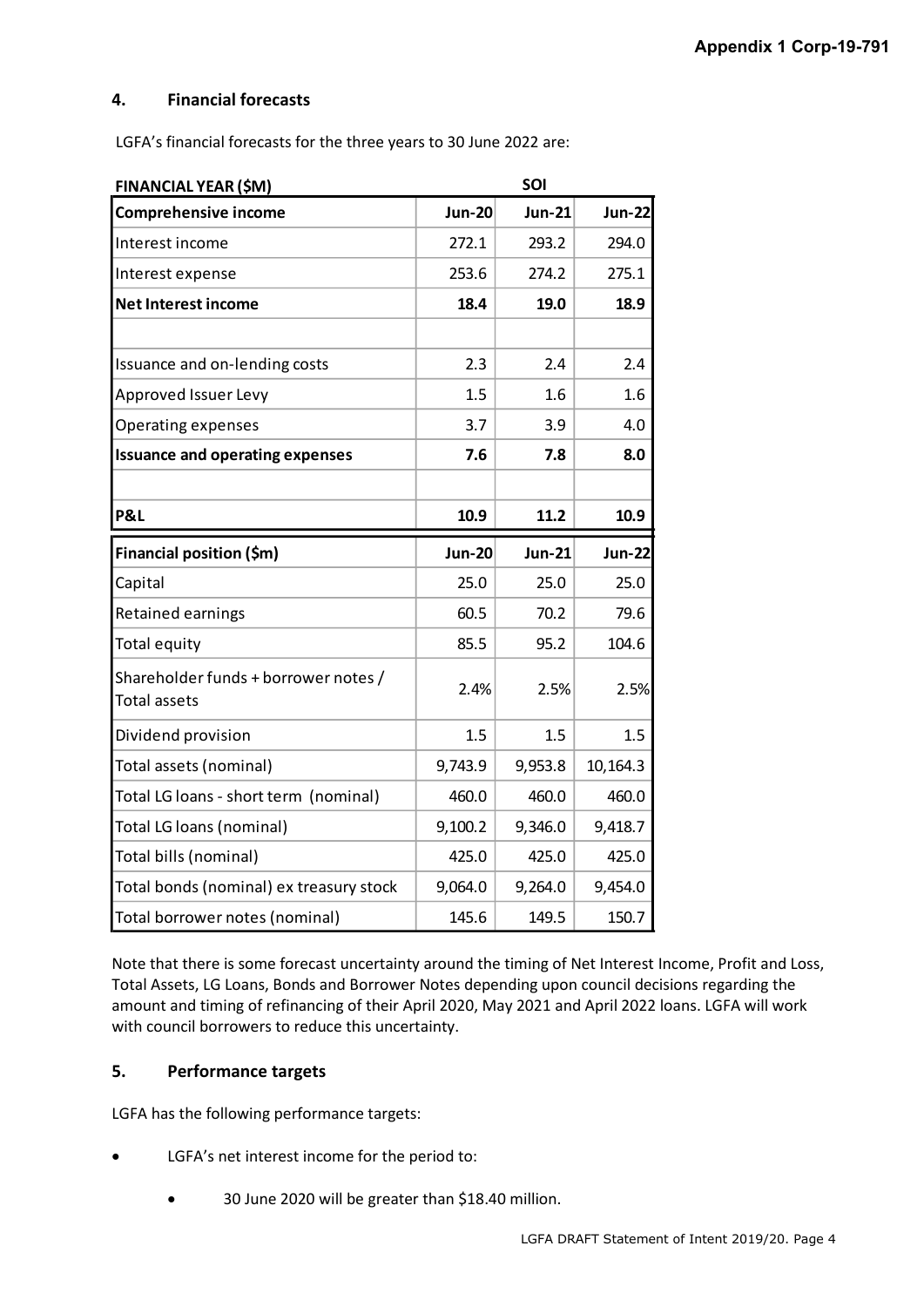- 30 June 2021 will be greater than \$19.00 million.
- 30 June 2022 will be greater than \$18.90 million.
- LGFA's annual issuance and operating expenses (excluding AIL) for the period to:
	- 30 June 2020 will be less than \$6.10 million.
	- 30 June 2021 will be less than \$6.20 million.
	- 30 June 2022 will be less than \$6.40 million.
- Total lending to Participating Local Authorities<sup>1</sup> at:
	- 30 June 2020 will be at least \$9,560 million.
	- 30 June 2021 will be at least \$9,806 million.
	- 30 June 2022 will be at least \$9,879 million.
- Conduct an annual survey of councils who borrow from LGFA and achieve at least an 80% satisfaction score as to the value added by LGFA to the council borrowing activities.
- Meet all lending requests from Participating Local Authorities, where those requests meet LGFA operational and covenant requirements.
- Achieve 75% market share of all council borrowing in New Zealand.
- Review each Participating Local Authority's financial position, its headroom under LGFA policies and arrange to meet each Participating Local Authority at least annually.
- No breaches of Treasury Policy, any regulatory or legislative requirements including the Health and Safety at Work Act 2015.
- Successfully refinance of existing loans to councils and LGFA bond maturities as they fall due.
- Maintain a credit rating equal to the New Zealand Government rating where both entities are rated by the same credit rating agency.

## **6. Dividend policy**

-

LGFA will seek to maximise benefits to Participating Local Authorities as Borrowers rather than Shareholders. Consequently, it is intended to pay a limited dividend to Shareholders.

The Board's policy is to pay a dividend that provides an annual rate of return to Shareholders equal to LGFA fixed rate bond cost of funds plus 2.00% over the medium term.

At all times payment of any dividend will be discretionary and subject to the Board's legal obligations and views on appropriate capital structure.

 $1$  Subject to the forecasting uncertainty noted previously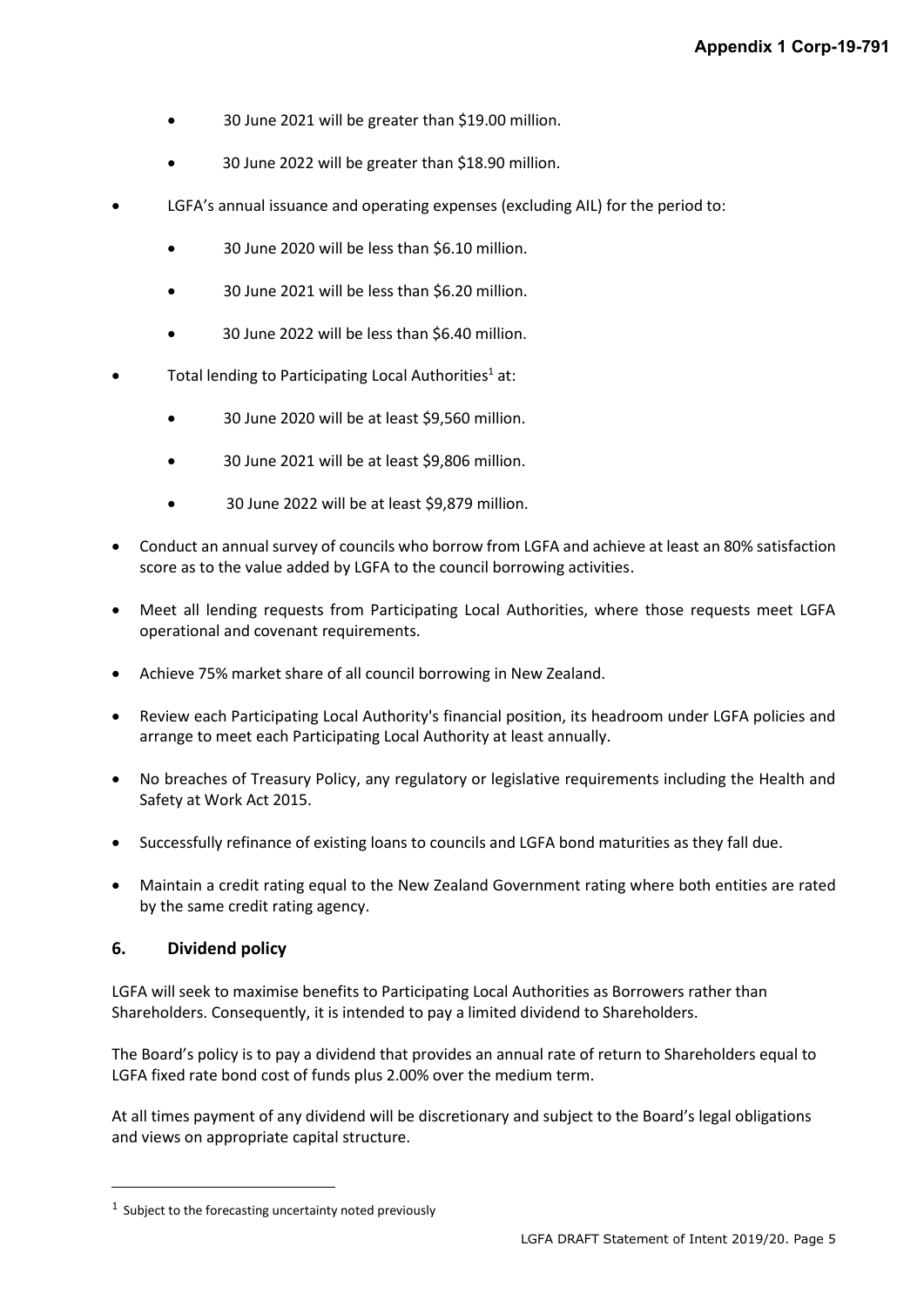## **7. Governance**

## **Board**

The Board is responsible for the strategic direction and control of LGFA's activities. The Board guides and monitors the business and affairs of LGFA, in accordance with the Companies Act 1993, the Local Government Act 2002, the Local Government Borrowing Act 2011, the Company's Constitution, the Shareholders' Agreement for LGFA and this SOI.

The Board comprises six directors with five being independent directors and one being a nonindependent director.

The Board's approach to governance is to adopt best practice<sup>2</sup> with respect to:

- The operation of the Board.
- The performance of the Board.
- Managing the relationship with the Company's Chief Executive.
- Being accountable to all Shareholders.

All directors are required to comply with a formal Charter, to be reviewed from time to time in consultation with Shareholders.

The Board will meet on a regular basis and no fewer than 6 times each year.

## **Shareholders' Council**

-

The Shareholders' Council is made up of between five and ten appointees of the Shareholders (including an appointee from the Crown). The role of the Shareholders' Council is to:

- Review the performance of LGFA and the Board, and report to Shareholders on that performance on a periodic basis.
- Make recommendations to Shareholders as to the appointment, removal, replacement and remuneration of directors.
- Make recommendations to Shareholders as to any changes to policies, or the SOI, requiring their approval.
- Ensure all Shareholders are fully informed on LGFA matters and to coordinate Shareholders on governance decisions.

# **8. Information to be provided to Shareholders**

The Board aims to ensure that Shareholders are informed of all major developments affecting LGFA's state of affairs, while at the same time recognising both LGFA's obligations under NZX Listing Rules and that commercial sensitivity may preclude certain information from being made public.

<sup>&</sup>lt;sup>2</sup> Best practice as per NZX and Institute of Directors guidelines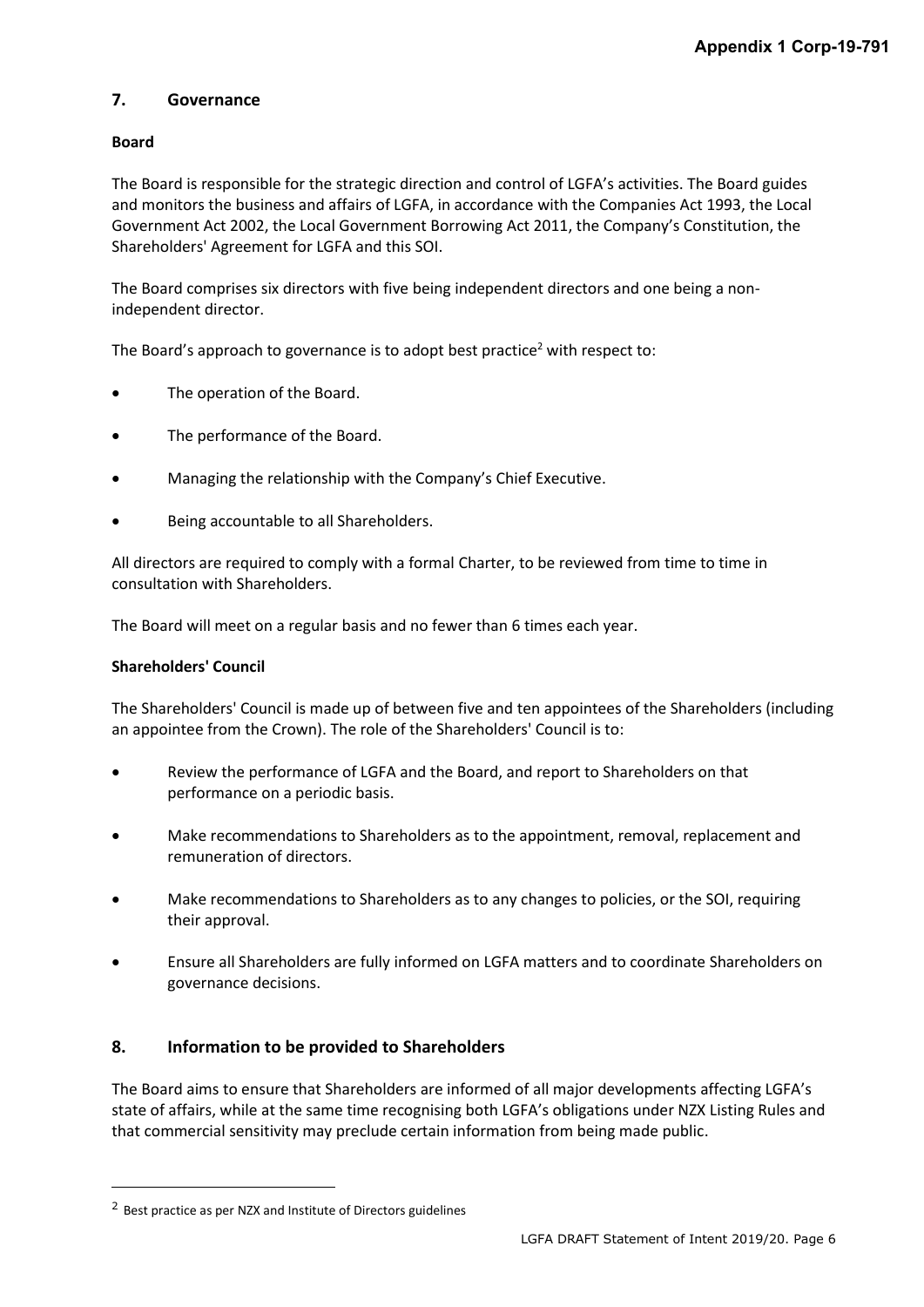## **Annual Report**

The LGFA's balance date is 30 June.

By 30 September each year, the Company will produce an Annual Report complying with Sections 67, 68 and 69 of the Local Government Act 2002, the Companies Act and Financial Reporting Act. The Annual Report will contain the information necessary to enable an informed assessment of the operations of the company, and will include the following information:

- Directors' Report.
- Financial Statements incorporating a Statement of Financial Performance, Statement of Movements in Equity, Statement of Financial Position, Statement of Cashflows, Statement of Accounting Policies and Notes to the Accounts.
- Comparison of the LGFA's performance with regard to the objectives and performance targets set out in the SOI, with an explanation of any material variances.
- Auditor's Report on the financial statements and the performance targets.
- Any other information that the directors consider appropriate.

## **Half Yearly Report**

By 28 February each year, the Company will produce a Half Yearly Report complying with Section 66 of the Local Government Act 2002. The Half Yearly Report will include the following information:

- Directors' commentary on operations for the relevant six-month period.
- Comparison of LGFA's performance with regard to the objectives and performance targets set out in the SOI, with an explanation of any material variances.
- Un-audited half-yearly Financial Statements incorporating a Statement of Financial Performance, Statement of Movements in Equity, Statement of Financial Position and Statement of Cashflows.

## **Quarterly Report**

By 31 January, 30 April, 31 July, and 31 October each year, the Company will produce a Quarterly Report. The Quarterly Report will include the following information:

- Commentary on operations for the relevant quarter, including a summary of borrowing margins charged to Participating Local Authorities (in credit rating bands).
- Comparison of LGFA's performance with regard to the objectives and performance targets set out in the SOI, with an explanation of any material variances.
- Analysis of the weighted average maturity of LGFA bonds outstanding.
- In the December Quarterly Report only, commentary on the Net Debt/Total Revenue percentage for each Participating Local Authority that has borrowed from LGFA (as at the end of the preceding financial year).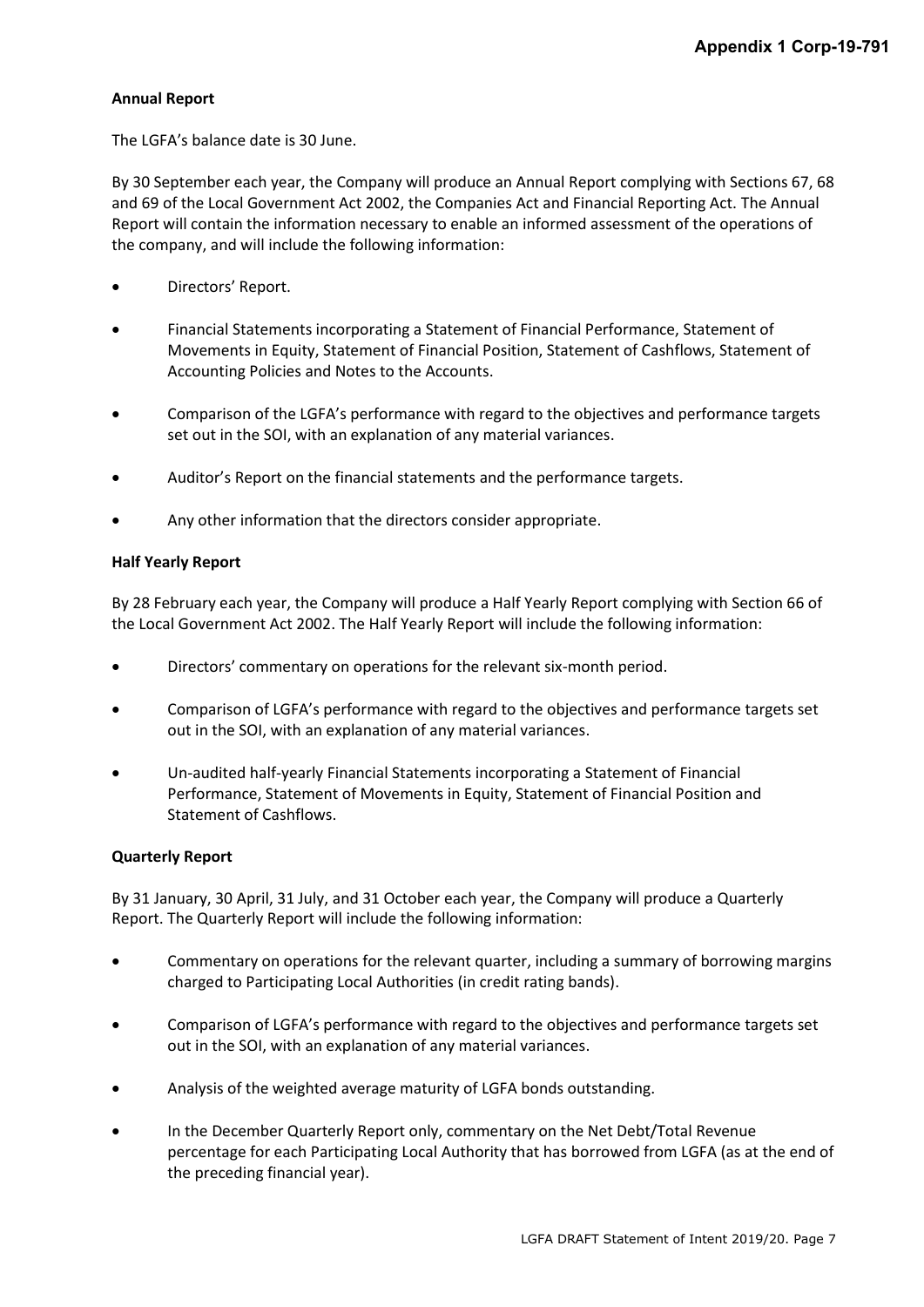• To the extent known by LGFA, details of all events of review in respect of any Participating Local Authority that occurred during the relevant quarter (including steps taken, or proposed to be taken, by LGFA in relation thereto).

# **Statement of Intent**

By 1 March in each year the Company will deliver to the Shareholders its draft SOI for the following year in the form required by Clause 9(1) of Schedule 8 and Section 64(1) of the Local Government Act 2002.

Having considered any comments from the Shareholders received by 30 April, the Board will deliver the completed SOI to the Shareholders on or before 30 June each year.

# **Shareholder Meetings**

The Board will hold an Annual General Meeting between 30 September and 30 November each year to present the Annual Report to all Shareholders.

The Company will hold a meeting with the Shareholders' Council approximately every six months – prior to the Annual General Meeting and after the Half Yearly Report has been submitted. Other meetings may be held by agreement between the Board and the Shareholders' Council.

# **9. Acquisition/divestment policy**

LGFA will invest in securities in the ordinary course of business. It is expected that these securities will be debt securities. These investments will be governed by LGFA's lending and/or investment policies as approved by the Board and/or Shareholders.

Any subscription, purchase or acquisition by LGFA of shares in a company or organisation will, if not within those investment policies, require Shareholder approval other than as concerns the formation of wholly-owned subsidiaries and the subscription of shares in such wholly-owned subsidiaries.

# **10. Activities for which compensation is sought from Shareholders**

At the request of Shareholders, LGFA may (at its discretion) undertake activities that are not consistent with its normal commercial objectives. Specific financial arrangements will be entered into to meet the full cost of providing such as activities.

Currently there are no activities for which compensation will be sought from Shareholders.

# **11. Commercial value of Shareholder's investment**

LGFA will seek to maximise benefits to Participating Local Authorities as Borrowers rather than Shareholders.

Subject to the Board's views on the appropriate capital structure for LGFA, the Board's intention will be to pay a dividend that provides an annual rate of return to Principal Shareholders equal to LGFA fixed rate bond cost of funds plus 2.00% over the medium term.

As the Shareholders will have invested in the LGFA on the basis of this limited dividend, the Board considers that at establishment the commercial value of LGFA was equal to the face value of the Shareholders' paid up Principal Shares - \$25 million.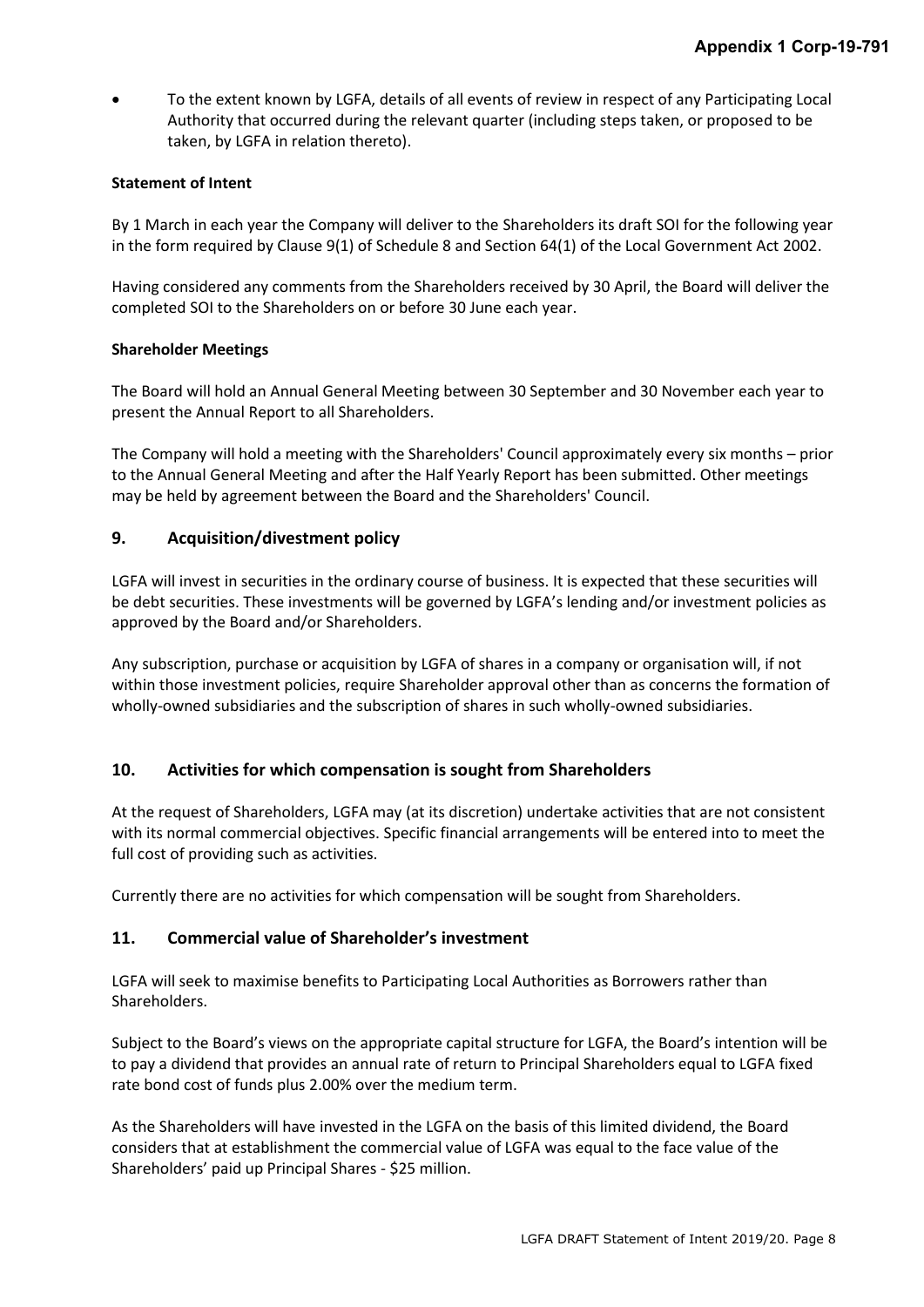In the absence of any subsequent share transfers to the observed share transfers on 30 November 2012, the Board considers the current commercial value of LGFA was at least equal to the face value of the Shareholders' paid up Principal Shares of \$25 million. This equated to a value per share of \$1.00.

# **12. Accounting policies**

LGFA has adopted accounting policies that are in accordance with the New Zealand International Financial Reporting Standards and generally accepted accounting practice. A Statement of accounting policies is attached to this SOI.

**The following statement is taken from the Financial Statements presented as part of LGFA's Annual Report 2018 (updated where necessary)**.

# **ATTACHMENT: Statement of accounting policies**

## **a. Reporting Entity**

The New Zealand Local Government Funding Agency Limited (LGFA) is a company registered under the Companies Act 1993 and is subject to the requirements of the Local Government Act 2002.

LGFA is controlled by participating local authorities and is a council-controlled organisation as defined under section 6 of the Local Government Act 2002. LGFA is a limited liability company incorporated and domiciled in New Zealand.

The primary objective of LGFA is to optimise the debt funding terms and conditions for participating local authorities.

The registered address of LGFA is Level 8, City Chambers, 142 Featherston Street, Wellington Central, Wellington 6011.

## **b. Statement of Compliance**

LGFA is an FMC reporting entity under the Financial Markets Conduct Act 2013 (FMCA). These financial statements have been prepared in accordance with that Act and the Financial Reporting Act 2013. LGFA's bonds are quoted on the NZX Debt Market.

LGFA is a profit orientated entity as defined under the New Zealand Equivalents to International Financial Reporting Standards (NZ IFRS).

The financial statements have been prepared in accordance with New Zealand Generally Accepted Accounting Practice (NZ GAAP) and they comply with NZ IFRS and other applicable Financial Reporting Standard, as appropriate for Tier 1 for-profit entities. The financial statements also comply with International Financial Reporting Standards (IFRS).

#### **c. Basis of Preparation**

#### **Measurement base**

The financial statements have been prepared on a historical cost basis modified by the revaluation of certain assets and liabilities.

The financial statements are prepared on an accrual basis.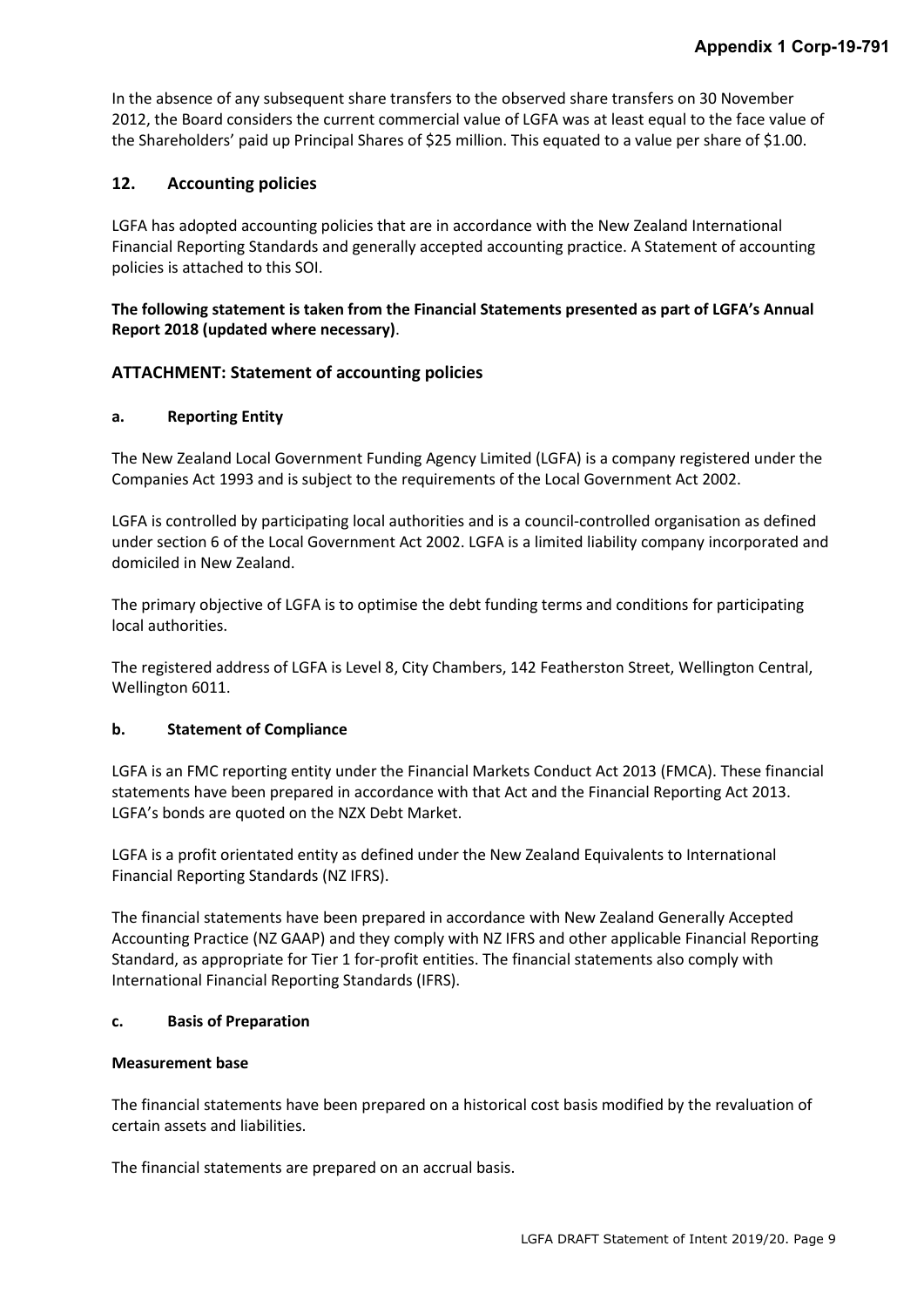## **Functional and presentation currency**

The financial statements are presented in New Zealand dollars rounded to the nearest thousand, unless separately identified. The functional currency of LGFA is New Zealand dollars.

#### **Foreign currency conversions**

Transactions denominated in foreign currency are translated into New Zealand dollars using exchange rates applied on the trade date of the transaction.

#### **Changes in accounting policies**

There have been no changes in accounting policies.

#### **Early adoption standards and interpretations**

NZ IFRS 9: Financial Instruments. The first two phases of this new standard were approved by the Accounting Standards Review Board in November 2009 and November 2010. These phases address the issues of classification and measurement of financial assets and financial liabilities.

#### **Standards not yet adopted**

LGFA does not consider any standards or interpretations in issue but not yet effective to have a significant impact on its financial statements. Those which may be relevant to LGFA are as follows:

NZ IFRS 9: Financial Instruments (2014) – Effective for periods beginning on or after 1 January 2018. This standard aligns hedge accounting more closely with the risk management activities of the entity and adds requirements relating to the accounting for an entity's expected credit losses on its financial assets and commitments to extend credit.

#### **d. Financial instruments**

#### **Financial assets**

Financial assets, other than derivatives, are recognised initially at fair value plus transaction costs and subsequently measured at amortised cost using the effective interest rate method.

Cash and cash equivalents include cash on hand; cash in transit, bank accounts and deposits with an original maturity of no more than three months.

Purchases and sales of all financial assets are accounted for at trade date.

At each balance date an assessment is made whether a financial asset or group of financial assets is impaired. A financial asset or a group of financial assets is impaired when objective evidence demonstrates that a loss event has occurred after the initial recognition of the asset(s), and that the loss event has an impact on the future cash flows of the asset(s) that can be estimated reliably.

## **Financial liabilities**

Financial liabilities, other than derivatives, are recognised initially at fair value less transaction costs and subsequently measured at amortised cost using the effective interest rate method.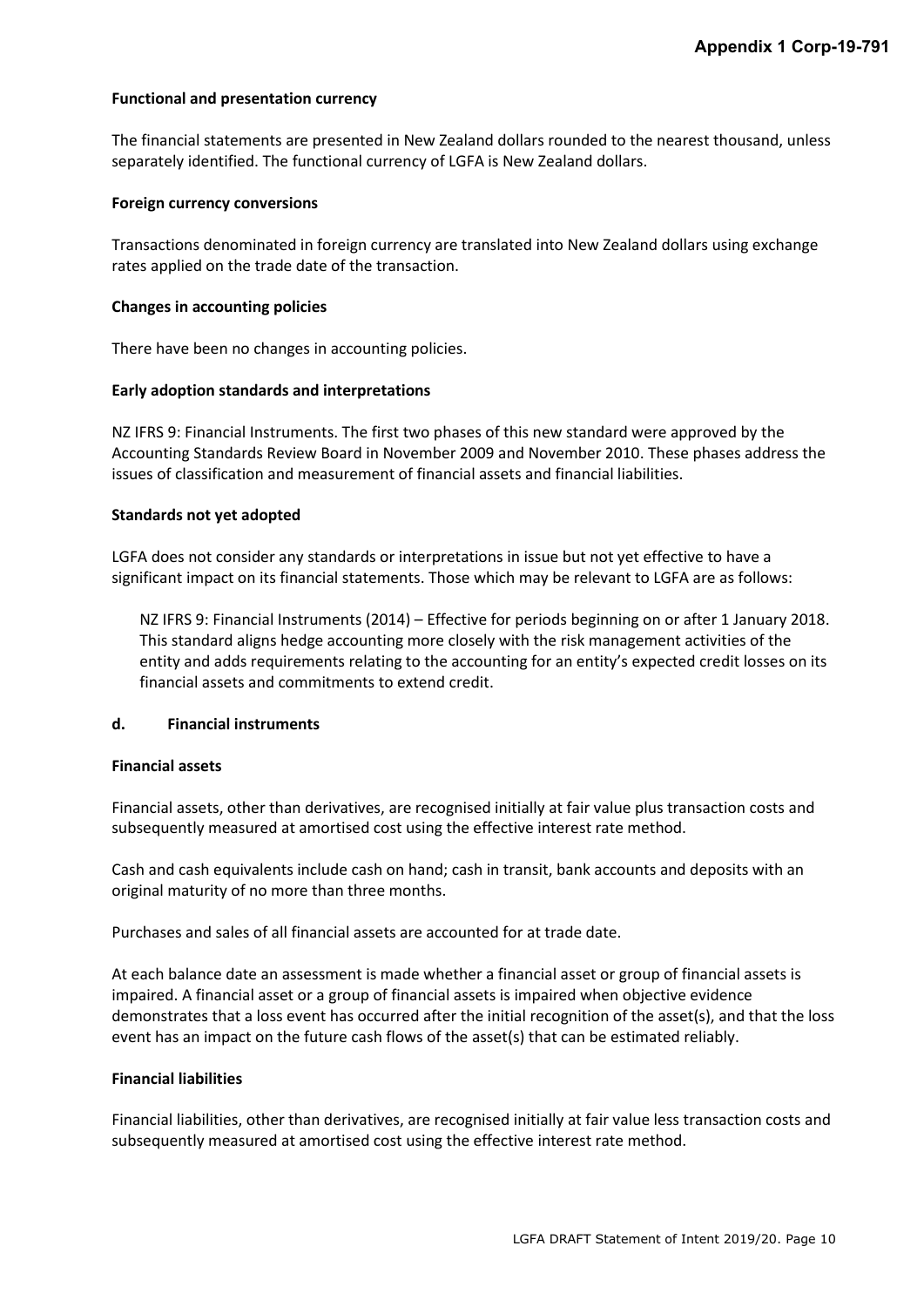## **Derivatives**

Derivative financial instruments are recognised both initially and subsequently at fair value. They are reported as either assets or liabilities depending on whether the derivative is in a net gain or net loss position respectively.

#### **Fair value hedge**

Where a derivative qualifies as a hedge of the exposure to changes in fair value of an asset or liability (fair value hedge) any gain or loss on the derivative is recognised in profit and loss together with any changes in the fair value of the hedged asset or liability.

The carrying amount of the hedged item is adjusted by the fair value gain or loss on the hedged item in respect of the risk being hedged. Effective parts of the hedge are recognised in the same area of profit and loss as the hedged item.

#### **e. Other assets**

## **Property, plant and equipment (PPE)**

Items of property, plant and equipment are initially recorded at cost.

Depreciation is charged on a straight-line basis at rates calculated to allocate the cost or valuation of an item of property, plant and equipment, less any estimated residual value, over its remaining useful life.

#### **Intangible Assets**

Intangible assets comprise software and project costs incurred for the implementation of the treasury management system. Capitalised computer software costs are amortised on a straight line basis over the estimated useful life of the software (three to seven years). Costs associated with maintaining computer software are recognised as expenses.

## **f) Other liabilities**

#### **Employee entitlements**

Employee entitlements to salaries and wages, annual leave and other similar benefits are recognised in the profit and loss when they accrue to employees.

#### **g) Revenue and expenses**

#### **Revenue**

#### **Interest income**

Interest income is accrued using the effective interest rate method.

The effective interest rate exactly discounts estimated future cash receipts through the expected life of the financial asset to that asset's net carrying amount. The method applies this rate to the principal outstanding to determine interest income each period.

#### **Expenses**

Expenses are recognised in the period to which they relate.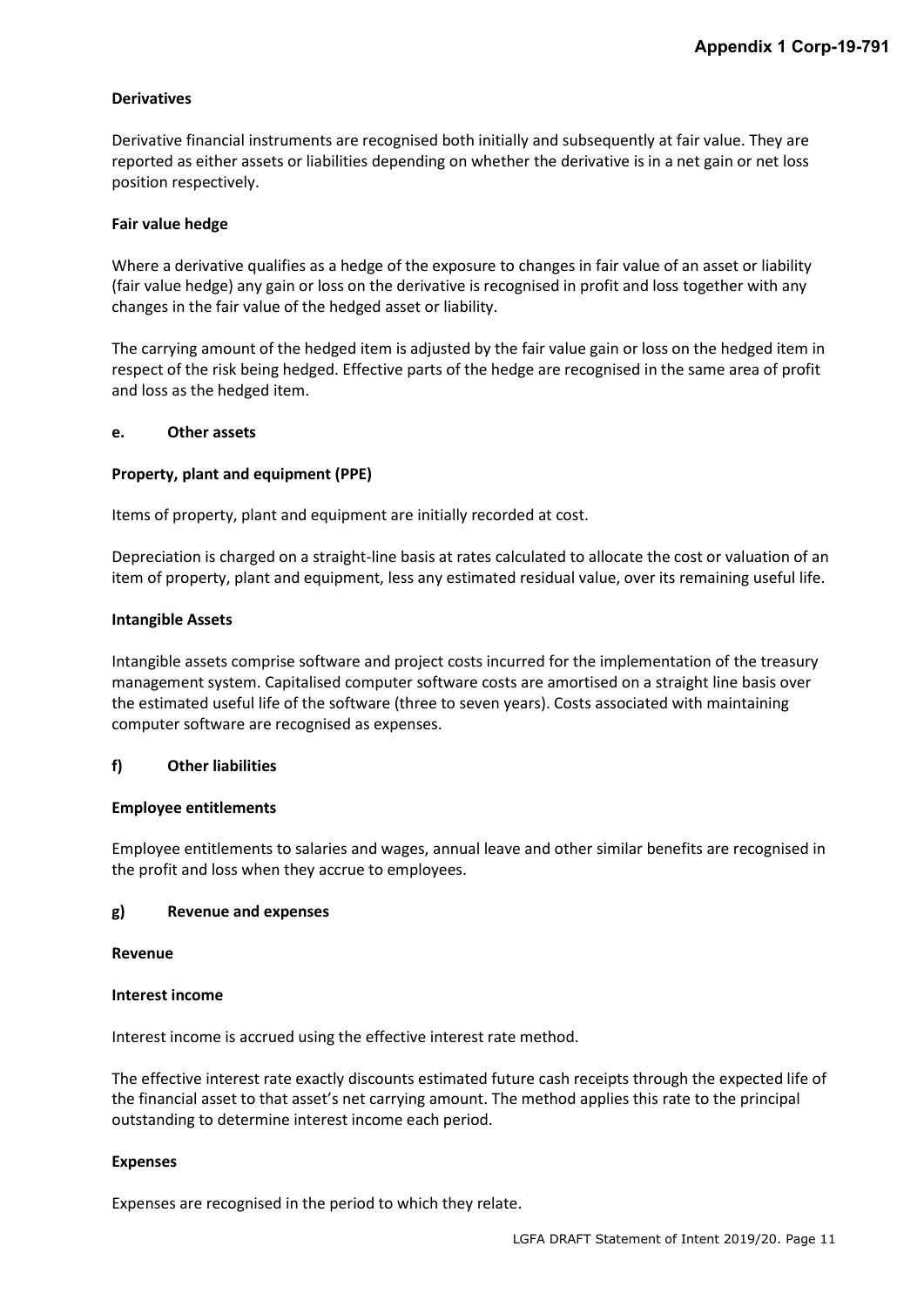#### **Interest expense**

Interest expense is accrued using the effective interest rate method.

The effective interest rate exactly discounts estimated future cash payments through the expected life of the financial liability to that liability's net carrying amount. The method applies this rate to the principal outstanding to determine interest expense each period.

#### **Income tax**

LGFA is exempt from income tax under Section 14 of the Local Government Borrowing Act 2011.

## **Goods and services tax**

All items in the financial statements are presented exclusive of goods and service tax (GST), except for receivables and payables, which are presented on a GST-inclusive basis. Where GST is not recoverable as input tax, then it is recognised as part of the related asset or expense.

The net amount of GST recoverable from, or payable to, the IRD is included as part of receivables or payables in the statement of financial position.

The net GST paid to, or received from the IRD, including the GST relating to investing and financing activities, is classified as a net operating cash flow in the statement of cash flows.

Commitments and contingencies are disclosed exclusive of GST.

#### **h. Lease payments**

Payments made under operating leases are recognised in profit or loss on a straight-line basis over the term of the lease. Lease incentives received are recognised as an integral part of the total lease expense, over the term of the lease.

## **i. Segment reporting**

LGFA operates in one segment being funding of participating local authorities in New Zealand.

## **j. Judgements and estimations**

The preparation of these financial statements requires judgements, estimates and assumptions that affect the application of policies and reported amounts of assets and liabilities, and income and expenses. For example, the present value of large cash flows that are predicted to occur a long time into the future depends critically on judgements regarding future cash flows, including inflation assumptions and the risk-free discount rate used to calculate present values. Refer note 2b for fair value determination for financial instruments.

The estimates and associated assumptions are based on historical experience and various other factors that are believed to be reasonable under the circumstances. Actual results may differ from these estimates.

The estimates and underlying assumptions are reviewed on an ongoing basis. Revisions to accounting estimates are recognised in the period in which the estimate is revised, if the revision affects only that period, or in the period of the revision and future periods if the revision affects both current and future